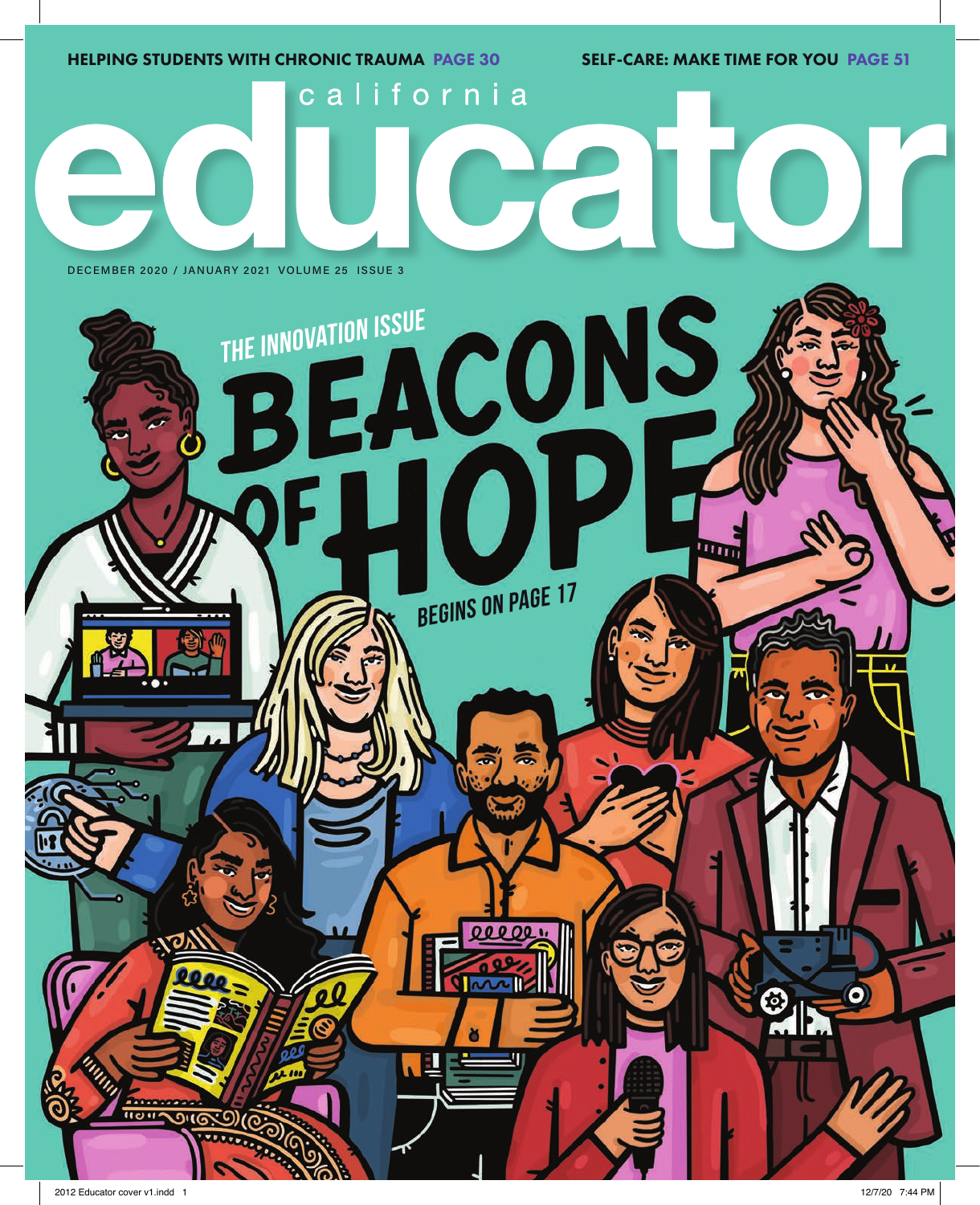#### Teaching & Learning



# **A Backstage Pass to Life**

**Doug Green's broadcast journalism students learn real-world lessons** 

IKE ALL EDUCATORS dealing with a new way of teaching and learning, Doug Green has been forced to create work-arounds to accommodate pandemic-related constraints. For the broadcast journalism teacher, that means reinventing how his middle and high school L

students produce their broadcasts, source their stories, conduct their interviews, collaborate with each other, and so on.

In the days following the COVID-19 shutdown of schools in March, Green and his students nimbly adapted to the new world and continued to cover important stories in their communities with aplomb — all remotely.

"They highlighted students who were making extraordinary contributions during

quarantine, students who remained in the essential workforce, community members rallying to provide food assistance. And they told lighter stories — how-to segments with cooking, crafting tips," says Green, a member of Carlsbad Unified Teachers Association and a 2016 California Teacher of the Year.

"I have never been prouder of these young journalists and

how they worked tirelessly to keep our students and families connected to their schools, teachers, administrators."

The kids are still at it. Green's day begins with a student-produced, professional-grade live broadcast at Carlsbad High School. Then he moves to Valley Middle School to teach and

> help students produce a weekly broadcast. (Broadcast journalism is a grade 7-12 career pathway.) Both school broadcasts were named "Best in the Nation" last year — Carlsbad High's program for the 13th time, and Valley Middle's ninth such honor. In December his high school students won their third Pacemaker Award (called the Pulitzer Prize of student journalism).

> Green brought lessons learned last spring to this year's distance learning

classes. Students are focused on "what's next?" topics such as the reopening of Legoland (a major employer of Carlsbad High students), resumption of school athletics, in-person student cohorts and after-school clubs, parent rallies for and against students returning to school, and more.

While the actual mechanics of his teachings may not be

"While *nothing* compares to the pre-COVID way, we are finding ways to produce meaningful, relevant broadcasts in spite of the challenges."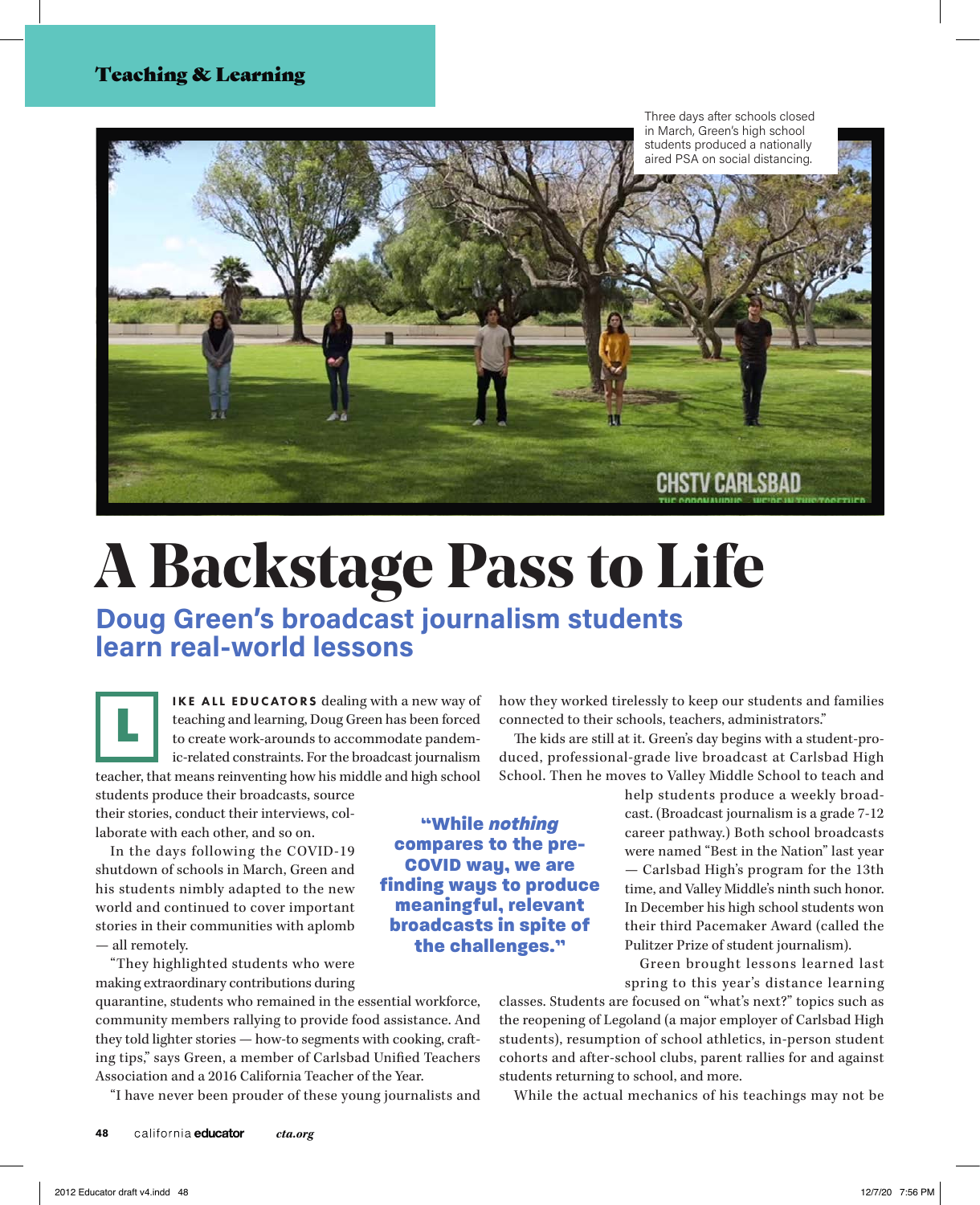

Handojo, left, conducts an interview.



applicable for many educators, the core learnings are. Here are some of them.

#### **Develop principles behind the work**

"We have three philosophies in my program," Green says.

- 1. Journalism offers student journalists a backstage pass to life. For the broadcasting students, this is not a simulation. It is very real-world.
- 2. Everybody has a story.
- 3. We are the voice for the voiceless.

#### **Be resourceful**

"We've adapted. Students conduct conversations with story subjects using videoconferencing and improvise good lighting. They talk to and film people in person while observing social distancing and capture good sound with camera-mounted microphones or fixed mics on mic stands. They turn their home television screens into interactive touch screen monitors to enhance their stories. They record their voiceovers using cellphones. One student taped a microphone to a broom handle. Whatever it takes!"

#### **Use existing tools**

"We have two things working in our favor. Firstly, a powerful story can be told with a cellphone. Students learn right away how to take maximum advantage of their cellphones to shoot quality video and capture quality audio.

"During the school closures, we produced segments where we demonstrated for the general student body how to use *their* cellphones to achieve professional quality video (how to frame a shot, how to light a shot, achieve quality audio, how to find a compelling background). We did this out of necessity since we

## *Telling Fact From Fiction*

#### FOR DOUG GREEN,

helping young people become "highly news literate" is at the heart of what he and the broadcast journalism program do. He revels in the firsthand experience he offers his students.

For example, he points to three internationally distributed documentary films they've produced in the last 11 years. "Our most recent film, *Invisible Threat*, provided students with a powerful, real-world experience as they learned to analyze source material (websites, news articles) while questioning the various websites' biases." They examined "anti-vaccine websites that were funded by alternative health product manufacturers, [and sites] that link the MMR vaccine to autism even though those claims run counter to the science and discoveries that autism can be identified in utero, far before a child receives their first vaccine."

The film and its students ended up on the front page of the *Los Angeles Times*.

"Students have learned firsthand that they need to question sources and they need to report without bias — that with the privilege of reporting and storytelling comes a responsibility to communicate with their audience truthfully and accurately."